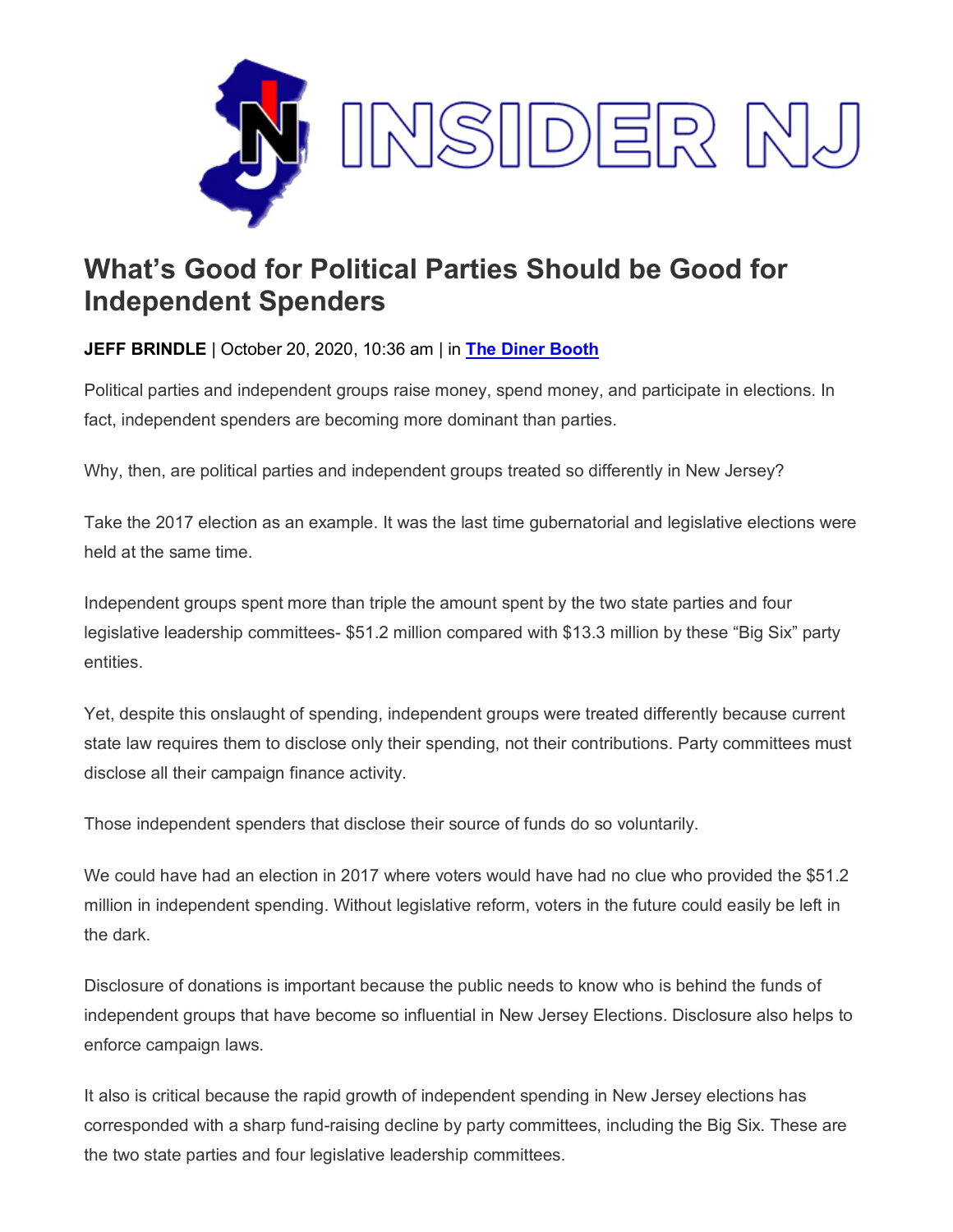Between 1997 and 2008, Big Six Committees spent nearly \$200 million. Between 2009 and 2019, their total fell to about \$99 million- a 51 percent drop.

During the same periods, independent spending by special interest groups such as unions and Realtors shot up from \$7.5 million to almost \$125 million – a 1,566 percent increase.

|                    | 1997-2008     | 2009-2019     | Change |
|--------------------|---------------|---------------|--------|
| Big Six            | \$199,643,579 | \$98,815,507  | $-51%$ |
| Independent Groups | \$7,477,455   | \$124,561,328 | 1,566% |

## **Spending by Big Six Committees Versus Spending by Independent Special Interest Groups**

As part of this growth spurt by independent groups, county and municipal committees have suffered along with state party committees. County organizations spent \$14.1 million in 2017, barely half the \$27 million they spent in 2003.

Moreover, municipal party committees spent just \$4.4 million in 2017, half of what they spent in 2010.

This steady erosion of political party activity and strength has continued in recent years.

Unlike independent groups in New Jersey, political parties are required to disclose their full financial activity to the Election Law Enforcement Commission (ELEC) on a quarterly basis. Party committees are required to report their expenditures as well as identify donors who contribute \$300 or more to the party.

Contribution limits also apply to donations made to parties, which vary depending on whether the contribution is made to the state, county, or municipal party committee. Further, those limits have not been adjusted for inflation since 2005, or almost five gubernatorial cycles.

In addition to their legal responsibilities contained in the Campaign Act N.J.S.A. 19:44A, political parties are further regulated under N.J.S.A. 19:5, which sets forth how state, county, and municipal committees are to be organized, including the dates and times they are to hold conventions and reorganization meetings. Moreover, the entire membership structure of the party organization is set forth under the law.

On the other hand, independent groups organized either as 527 political organizations, Super PACs or 501(c)4 social welfare groups are hardly regulated at all under New Jersey's campaign finance law. Unless they file voluntarily with ELEC, disclosure of activities by 527 committees (with the IRS) or Super PACs (with the Federal Election Commission) is remote, difficult to access for New Jersey citizens and often post-election.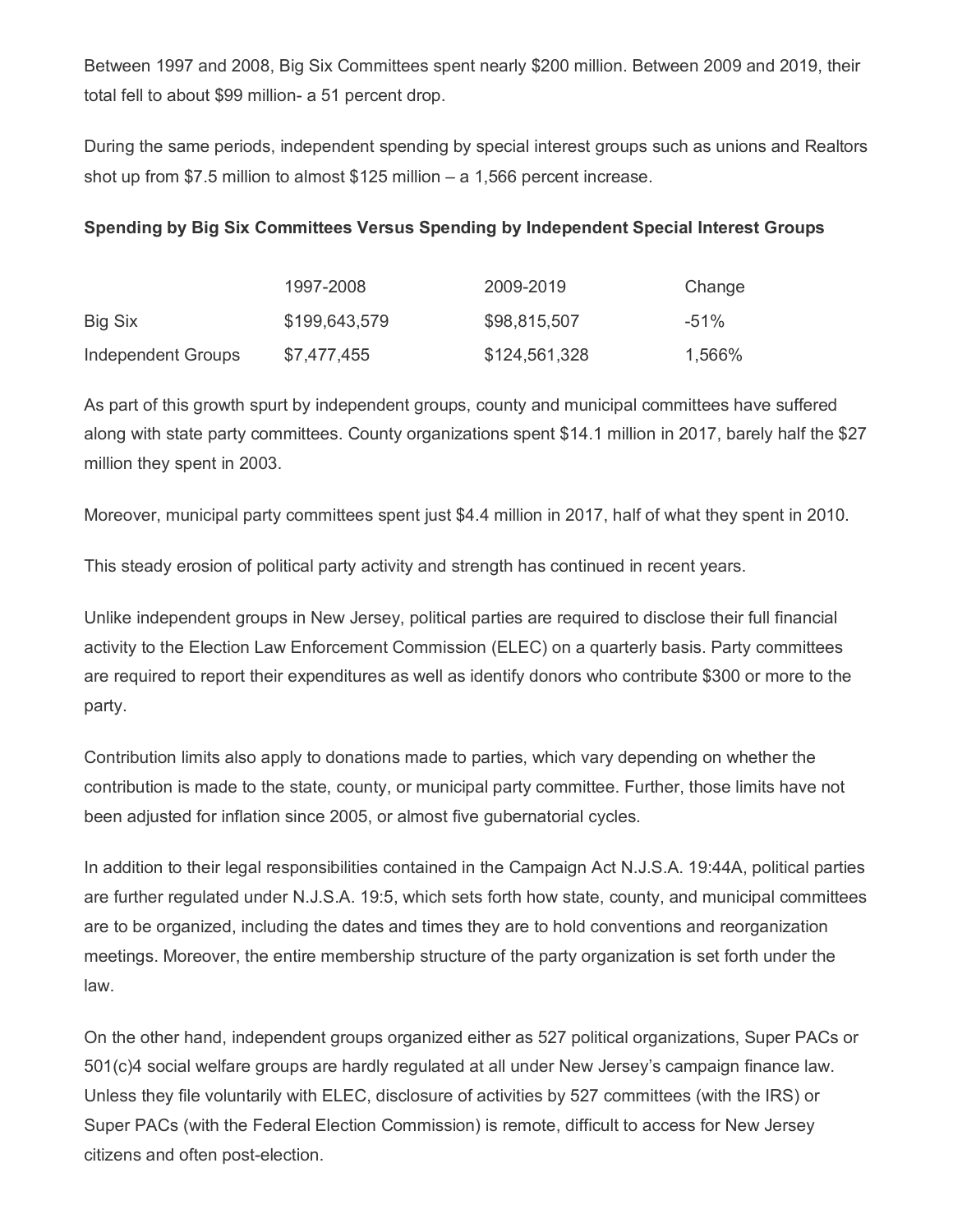501(c)4 groups file annual reports with the IRS but, under recent rule changes, they are no longer required to identify their donors even to IRS officials.

Independent groups are required to disclose only their expenditures in New Jersey, and only if their election advocacy expressly supports or opposes candidates or public questions.

Following the Citizens United v. FEC (2010) decision by the U.S. Supreme Court, which struck down a ban on corporate and union independent spending, Speechnow v. FEC (2010) just two months later permitted unlimited contributions to independent groups. Under New Jersey law, these donations, which sometimes can be as large as several millions of dollars, are not subject to disclosure.

Particularly given the nature of cleverly designed political advertising, which support or oppose candidates or public questions without explicitly saying so, independent groups can spend enormous sums on elections without the public having the foggiest notion of who is behind them.

To say these groups are unaccountable and barely regulated is an understatement. That is why there needs to be legislation to redress the balance between independent groups and political parties.

Political parties have historically been an integral part of electoral politics.

As political scientist Marjorie Randon Hershey maintains "Political parties are the core of democracy."

By organizing government, political parties encourage cooperation and compromise in the political process, encouraging leaders to work together. They are a link between the people and their government, and they serve as a guide to voting by simplifying matters for voters through their symbols and labels.

Further, in this time of low voter turnout and polarized politics, the parties specialize in getting out the vote and can help to moderate politics and control extremism. As noted above, they bring accountability and transparency to the process.

ELEC has made several bipartisan proposals to strengthen political parties besides full disclosure by independent groups. Among them are raising contribution limits applicable to parties; allowing parties to participate in gubernatorial elections; removing political parties from the pay-to-play law; and including special interest PACs under pay-to-play.

Hopefully, the Legislature will consider these measures to strengthen parties in New Jersey and help place them on par with independent groups, both in terms of their transparency and ability to participate in elections.

*Jeff Brindle is the Executive Director of the New Jersey Election Law Enforcement Commission.*